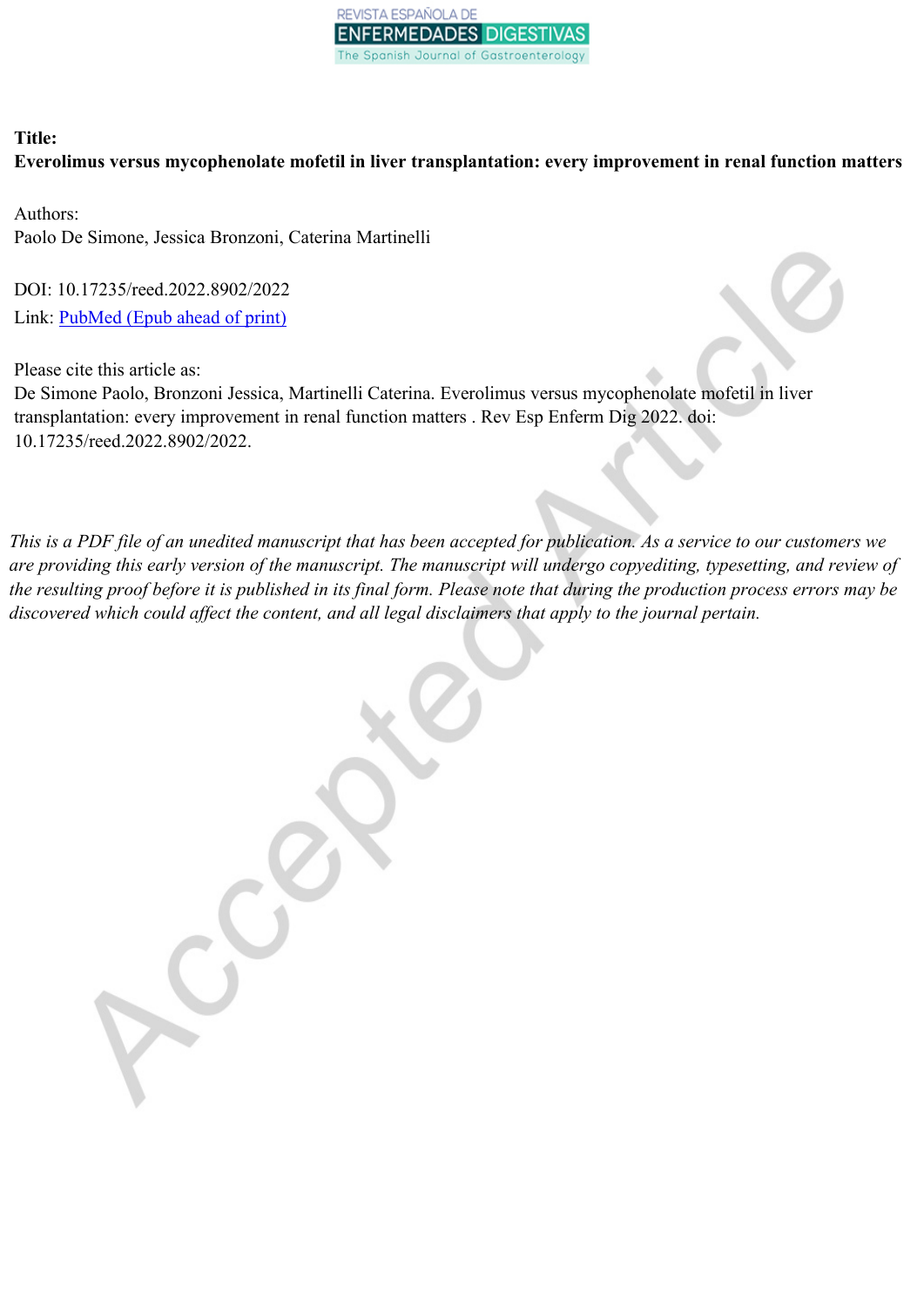

ED 8902

## **Everolimus** *versus* **mycophenolate mofetil in liver transplantation: every improvement in renal function matters**

Paolo De Simone<sup>1,2</sup>, Jessica Bronzoni<sup>1</sup>, Caterina Martinelli<sup>1</sup>

<sup>1</sup>Hepatobiliary Surgery and Liver Transplantation. Medical School Hospital. Università di Pisa. Pisa, Italy. <sup>2</sup>Department of Surgical, Medical, Molecular Pathology and Intensive Care. Università di Pisa. Pisa, Italy

*Disclosures: PDS has served as advisory board member for Novartis and Chiesi.*

The current edition of the Journal features a Spanish, nationwide, multi-institutional study by Gomez Bravo MA et al. (1) exploring the advantages of everolimus (EVR) facilitated tacrolimus (TAC) minimization versus TAC in combination with mycophenolate mofetil (MMF) after liver transplantation (LT).

The study backbone is derived from previous registration trials of EVR in deceased- (2) and living-donor LT (3), but the novelty here is that the authors used induction agents (anti-IL2 receptor antibody (IL-2RA)) and randomized patients one month after surgery to initiate EVR in combination with reduced-exposure TAC  $(\leq 5 \text{ ng/mL})$  versus TAC (6-10 ng/mL) + MMF until the end of study (52 weeks). This is one of the first attempts to compare prospectively two renal-sparing immunosuppressive schedules (EVR + TAC versus TAC + MMF) making use of the most largely implemented ingredients to reduce TAC exposure, i.e., IL-2RA, EVR, and MMF.

A further novelty  $-$  although one derived from studies in large cohorts of nontransplant patients — was the inclusion of the concept of *clinical benefit* when appraising the impact of EVR versus MMF on renal function (3). Clinical benefit was defined as a 1 to 2 range shift in the Kidney Disease: Improving Global Outcomes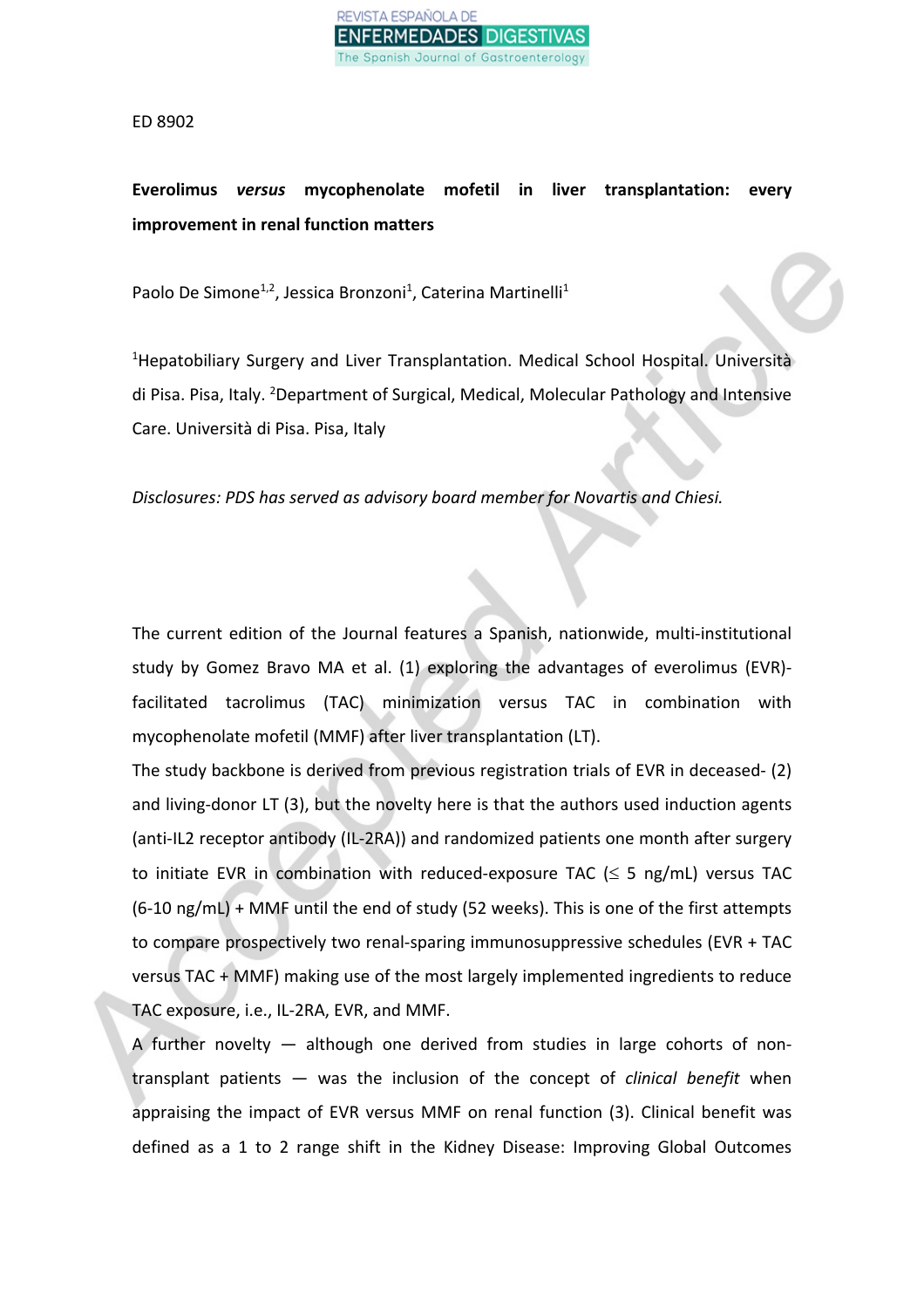

(KDIGO) function categories over the study period for patients with more impaired renal function (30-59 mL/min/1.73  $m^2$ ) and stabilization for patients with higher estimated glomerular filtration rates (eGFR) at randomization (4). Although based on prognostic assumptions, this concept is however imperfect like any attempt to introduce strict mathematical models in clinical practice. Patients whose renal function values are close to range cut-offs (i.e., 56 mL/min/1.73 m<sup>2</sup>) might be counted as clinical benefits from a 10 % increase as opposed to patients with more deteriorated kidneys  $(i.e., 40 mL/min/1.73 m<sup>2</sup>)$  and experiencing similar function gains. As clinicians we know that the more severe (and chronically longer) is renal function deterioration, the more difficult is to get any improvement (5). This is one of the reasons leading to the exclusion of poor renal function LT candidates (usually below 30 mL/min/1.73 m<sup>2</sup>) from renal-sparing immunosuppressive trials like the current one. In addition, the kidney attrition rate due to indications for transplantation, surgeries, blood transfusions, hemodynamic instability, co-medication, and use of nephrotoxic agents is difficult to capture through these formulae, which should be used with caution and filtered with seasoned clinical experience.

Even though the authors are to be commended for highlighting there was no difference in clinical benefit on renal function across the 2 arms one year after transplantation, the numerical gain in eGFR achieved by the EVR-facilitated TAC reduction was higher and statistically significant when compared to patients on TAC + MMF. This was due to a higher degree of TAC reduction for patients on EVR, ranging from 30 % at 2 weeks after randomization to 41 % at week 52. The potential is there that patients on EVR might show greater benefits in their renal function if the authors had the possibility to re-test eGFR at longer follow-ups.

Based on the study by Gomez Bravo et al., might we conclude that a policy of EVRfacilitated TAC reduction is equivalent to TAC + MMF? Probably not. Firstly, there is a plethora of studies confirming the feasibility and safety of TAC elimination starting 6-12 months after surgery for patients who were initiated on EVR in the *de novo* or maintenance settings for oncological or renal issues (6-10), and the number of reports far exceeds those on MMF monotherapy (11-13). This latter alternative, which was reported in the literature by Spanish authors among others, seems to be safer for well-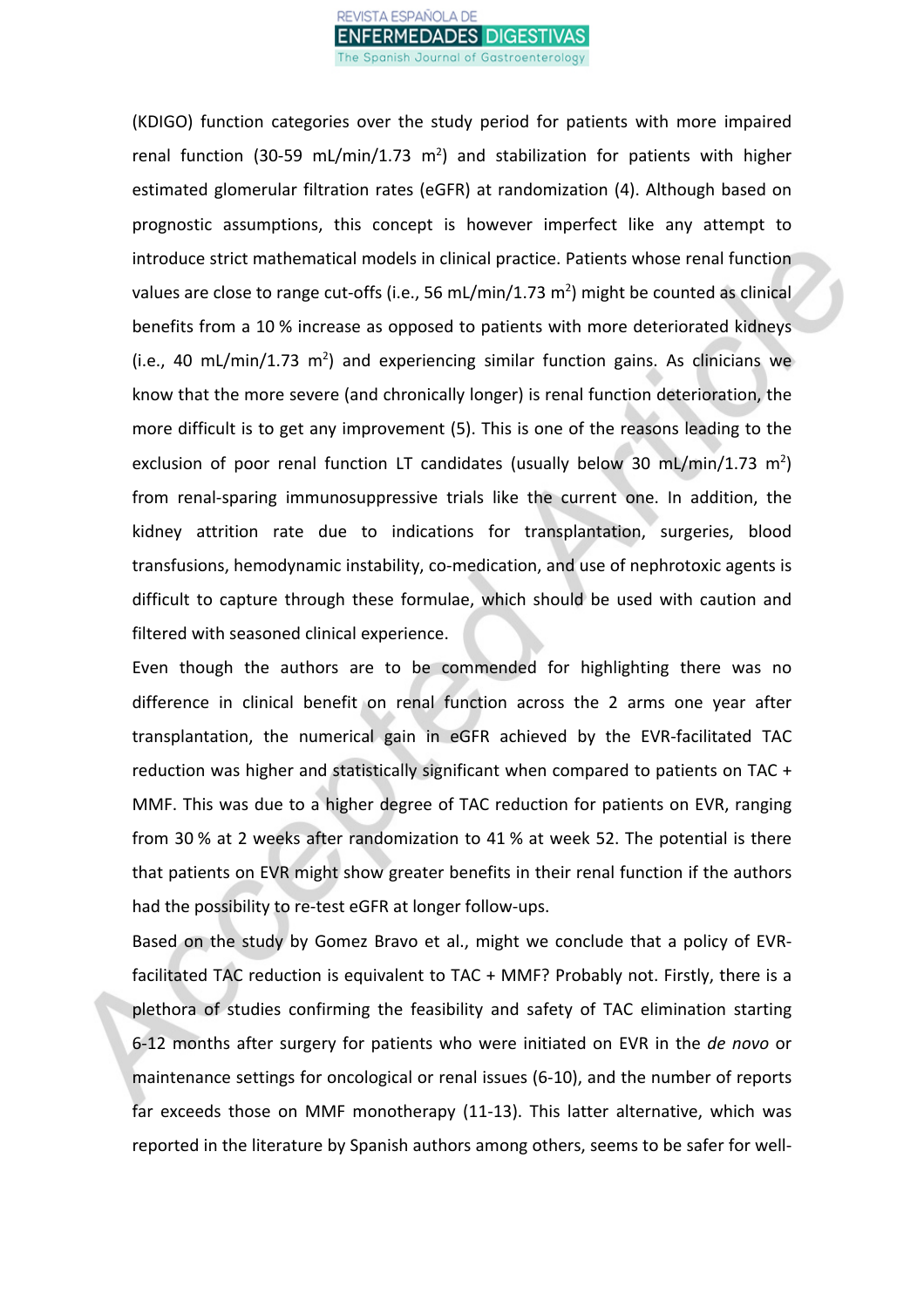

selected, longer follow-up patients (4-6 years after transplantation) (11,13), and requires longer weaning times if implemented earlier. In addition, the antiproliferative profile of mammalian target of rapamycin inhibitors (mTORi) makes EVR a more appealing drug to reduce the risk of *de novo* malignant disease (14) and recurrence of hepatocellular carcinoma (15). In clinical practice, it would be likely that TAC be tapered as early as 6 months after transplantation for patients on EVR, while patients on MMF would require TAC for the first 4-6 years after surgery, albeit with gradually reduced exposure. Thus, patients on EVR might derive a twofold advantage from their mTORi-incorporating immunosuppressive regimen: a numerically greater increase in renal function and earlier TAC withdrawal, both highlighting different efficacies and mechanisms of action for mTORi versus antimetabolites.

Secondly, the safety profile of either schedule was somewhat different, with patients on EVR experiencing more peripheral edema, leukopenia, thrombocytopenia, and dyslipidemia but less cytomegalovirus (CMV) infection than their MMF counterparts (1). The issue of a numerically higher incidence of diabetes mellitus (34.0 % versus 22.0 %;  $p = 0.051$ ) for EVR patients requires clarification, and should be interpreted with caution in light of the indications to transplantation, incidence of rejection, and use of corticosteroids across the 2 study arms (1).

One crucial issue the study failed to address was the treatment of patients with poor renal function at transplantation, critically ill transplant candidates, and those with rapidly deteriorating eGFR after surgery (e.g., run-in failures). These categories are usually left out from comparative, randomized studies, and usually referred to empiric immunosuppression schedules derived from clinical experience and based on staggered TAC introduction and combination of IL2RA, MMF and steroids. Future studies should explore the best strategies to circumvent TAC or replace signal-1 inhibition in these patients, due to side effects of calcineurin inhibitors. Ten years after the introduction of EVR (2), little progress has been made in this direction.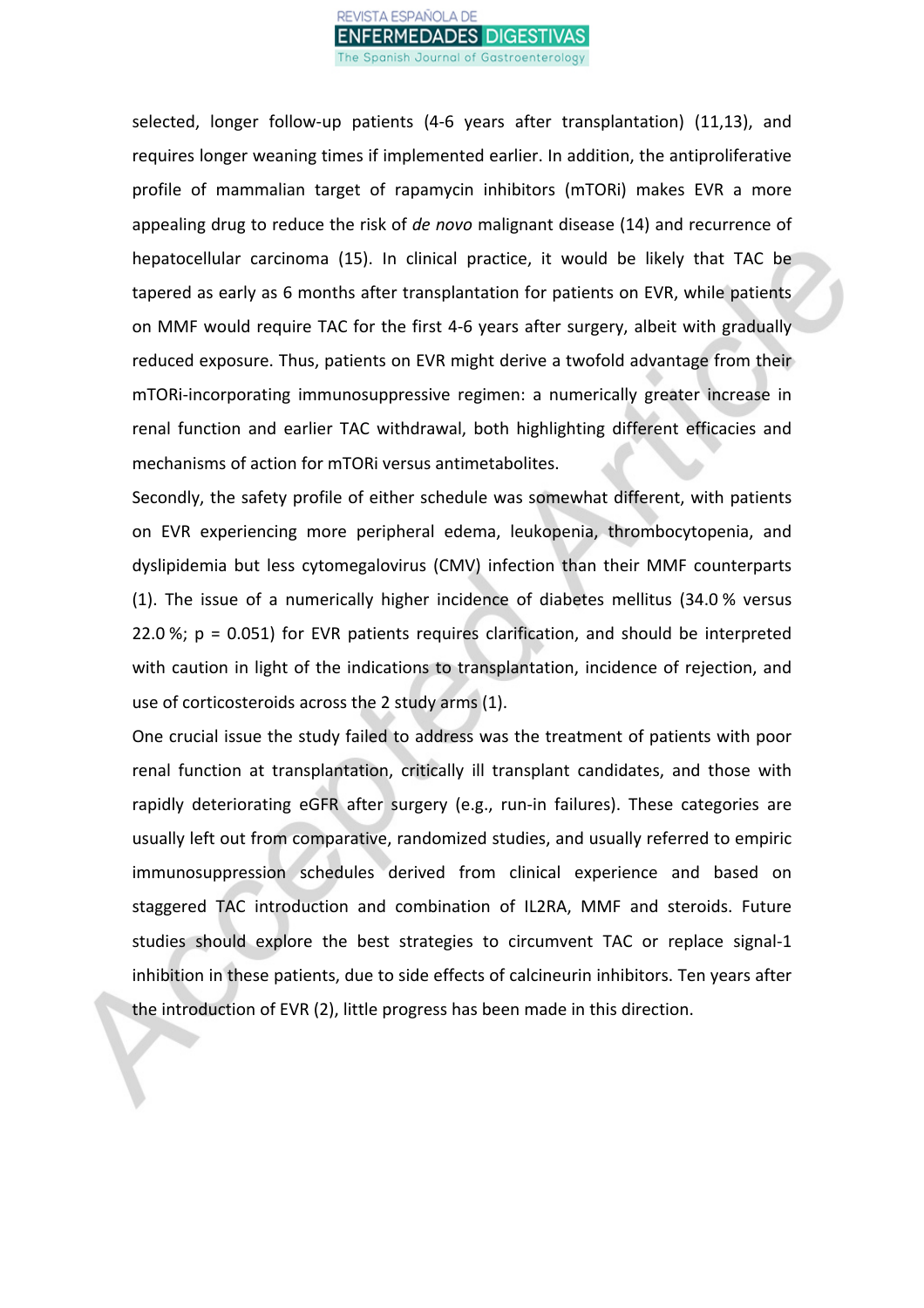

## **REFERENCES**

- 1. Gomez Bravo MA, Prieto M, Navasa M, et al. Everolimus plus minimized tacrolimus on kidney function in liver transplantation: REDUCE, a prospective, randomized controlled study. Rev Esp Enf Dig 2022, in press.
- 2. De Simone P, Nevens F, De Carlis L, et al. Everolimus with reduced tacrolimus improves renal function in de novo liver transplant recipients: a randomized controlled trial. Am J Transplant 2012;12(11):3008-20. DOI: 10.1111/j.1600-6143.2012.04212.x
- 3. Jeng LB, Lee SG, Soin AS, et al. Efficacy and safety of everolimus with reduced tacrolimus in living-donor liver transplant recipients: 12-month results of a randomized multicenter study. Am J Transplant 2017;18(6):1435-46. DOI: 10.1111/ajt.14623
- 4. Kidney Disease: Improving Global Outcomes (KDIGO) CKD Work Group. KDIGO 2012 Clinical Practice Guideline for the Evaluation and Management of Chronic Kidney Disease. Kidney Int Suppl 2013;3:1-150.
- 5. Allen AM, Kim WR, Therneau TM, et al. Chronic kidney disease and associated mortality after liver transplantation – a time-dependent analysis using measured glomerular filtration rate. J Hepatol 2014;61(2):286-92. DOI: 10.1016/j.jhep.2014.03.034
- 6. Fischer L, Klempnauer J, Beckebaum S, et al. A randomized, controlled study to assess the conversion from calcineurin-inhibitors to everolimus after liver transplantation-PROTECT. Am J Transplant 2012;12(7):1855-1865. DOI: 10.1111/j.1600-6143.2012.04049.x
- 7. Sterneck M, Kaiser GM, Heyne N, et al. Everolimus and early calcineurin inhibitor withdrawal: 3-year results from a randomized trial in liver transplantation. Am J Transplant 2014;14(3):701-10. DOI: 10.1111/ajt.12615
- 8. Sterneck M, Kaiser GM, Heyne N, et al. Long-term follow-up of five yr shows superior renal function with everolimus plus early calcineurin inhibitor withdrawal in the PROTECT randomized liver transplantation study. Clin Transplant 2016;30(6):741-8. DOI: 10.1111/ctr.12744